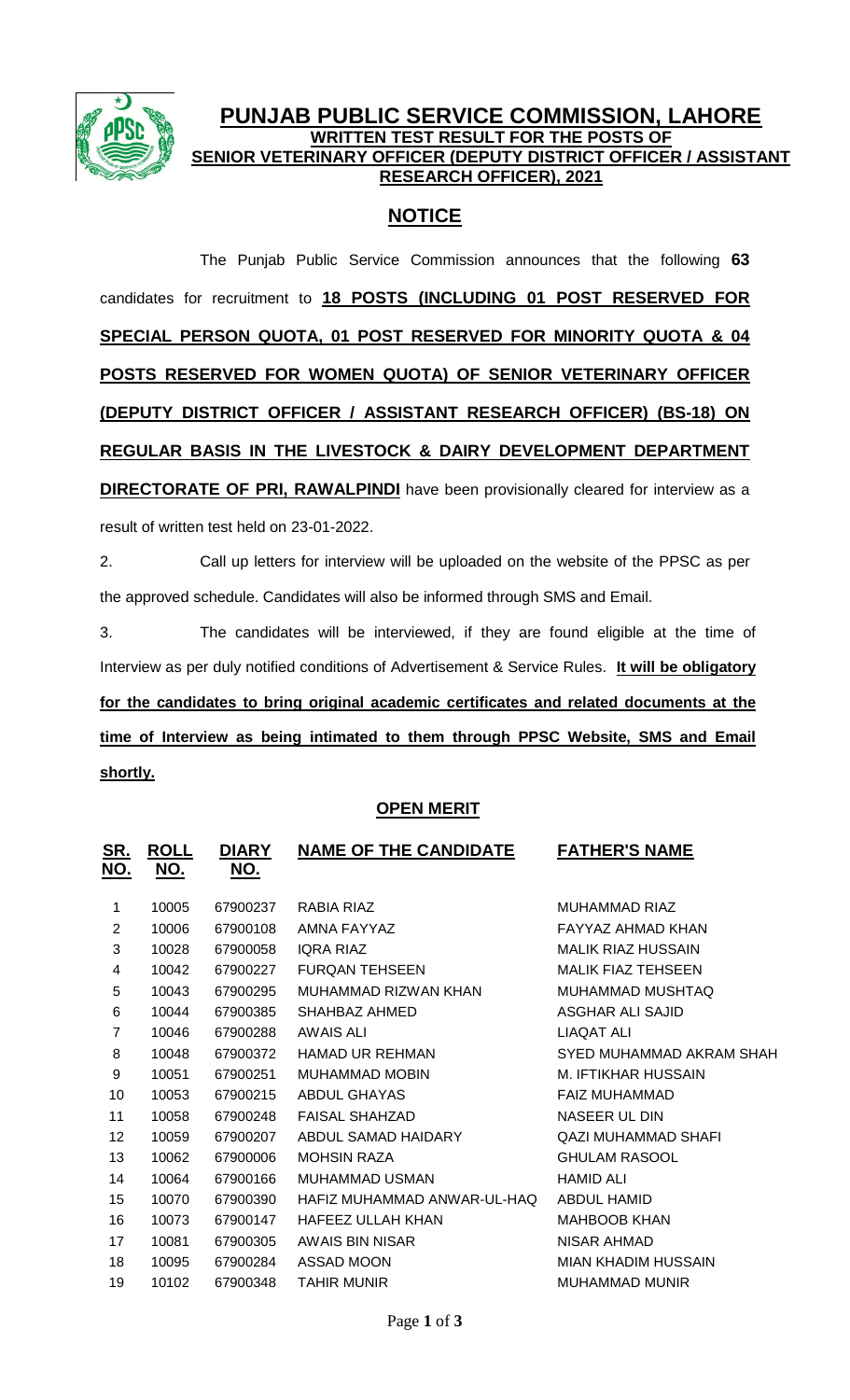| 20 | 10103 | 67900077 | <b>IRFAN HAIDER</b>                           | <b>MUHAMMAD ARIF</b>       |
|----|-------|----------|-----------------------------------------------|----------------------------|
| 21 | 10106 | 67900116 | <b>MASOOD AKHTAR</b>                          | MAQBOOL AHMED              |
| 22 | 10115 | 67900330 | MUHAMMAD USMAN ZAHID                          | MUHAMMAD ZAHID             |
| 23 | 10120 | 67900145 | <b>MUDASSIR AHMAD</b>                         | <b>ISHTIAQ AHMAD</b>       |
| 24 | 10122 | 67900161 | MUHAMMAD BILAL                                | <b>ASHIQUE ALI</b>         |
| 25 | 10124 | 67900071 | <b>ASIF SHAHZAD</b>                           | <b>FAIZ BUKHSH</b>         |
| 26 | 10127 | 67900153 | MUHAMMAD AWAIS AKRAM                          | MUHAMMAD AKRAM SAJID       |
| 27 | 10142 | 67900017 | MUHAMMAD AHSAN KHAN                           | FAIZ MUHAMMAD KHAN         |
| 28 | 10147 | 67900198 | MUHAMMAD NAEEM TAHIR                          | <b>MUHAMMAD SHARIF</b>     |
| 29 | 10164 | 67900344 | MUHAMMAD WAQAS KHALID                         | <b>KHALID MAHMOOD</b>      |
| 30 | 10167 | 67900137 | MUHAMMAD TAHIR NASEEM                         | MUHAMMAD BAKHSH NASEEM     |
| 31 | 10173 | 67900286 | <b>MUHAMMAD BILAL</b>                         | <b>MUHAMMAD IQBAL SHAD</b> |
| 32 | 10177 | 67900035 | MUHAMMAD RAZA UL TAHIR                        | ASHFAQ AHMED TAHIR         |
| 33 | 10217 | 67900268 | <b>FOZIA SARWAR</b>                           | <b>MUHAMMAD SARWAR</b>     |
| 34 | 10219 | 67900009 | MUHAMMAD TAUQEER UL ISLAM<br>*SPECIAL PERSON* | MUHAMMAD AZHAR KHAN MASTOI |
| 35 | 10221 | 67900044 | <b>TAUQEER MAHMOOD</b>                        | <b>GHULAM SHABBIR</b>      |
| 36 | 10225 | 67900269 | ABDUL REHMAN BILAL                            | <b>FAZAL MUHAMMAD</b>      |
| 37 | 10228 | 67900343 | <b>ASIM RASHEED</b>                           | MUHAMMAD RASHEED           |
| 38 | 10231 | 67900281 | MUHAMMAD IRFAN                                | <b>IMAM SHAH</b>           |
| 39 | 10241 | 67900311 | <b>USMAN AYAZ</b>                             | <b>RAMZAN ALI</b>          |
| 40 | 10244 | 67900336 | MUHAMMAD MOHSIN ALI                           | <b>GHULAM MUSTAFA</b>      |
| 41 | 10310 | 67900277 | <b>MUHAMMAD NABEEL</b>                        | <b>MUHAMMAD KHALIL</b>     |
| 42 | 10313 | 67900081 | <b>HASSAN JUNAID</b>                          | KHAWAJA JAVED AHMAD TARIQ  |
| 43 | 10330 | 67900011 | <b>UMAIR IQBAL</b>                            | <b>MUHAMMAD IQBAL KHAN</b> |
| 44 | 10340 | 67900222 | <b>ZEESHAN HAIDER</b>                         | <b>MAZHAR HUSSAIN</b>      |
| 45 | 10346 | 67900027 | MUHAMMAD SHOAIB IRSHAD                        | <b>MUHAMMAD IRSHAD</b>     |
| 46 | 10404 | 67900283 | <b>SABIR SUBHAN</b>                           | <b>SUBHAN KHAN</b>         |
| 47 | 10409 | 67900117 | MUHAMMAD TAUSEEF AHMAD                        | MUHAMMAD BOOTA             |
| 48 | 10602 | 67900299 | <b>IQRA ZAHEER</b>                            | DR. ZAHEER UD DIN          |
| 49 | 10604 | 67900069 | FARAH NOSHEEN <b>ERABA</b>                    | ABDUL GHAFOOR              |
| 50 | 10612 | 67900241 | <b>IQRA SHAHEEN</b>                           | PERVAIZ AKHTER             |
| 51 | 10625 | 67900199 | MUHAMMAD MUSTJAB AALIM                        | <b>MUHAMMAD YOUSAF</b>     |
| 52 | 10628 | 67900052 | NOMAN YOUSAF FARIDI                           | <b>MUHAMMAD YOUSAF</b>     |
| 53 | 10636 | 67900080 | HASEEB JAWAD                                  | <b>JAWAD ALI</b>           |
| 54 | 10648 | 67900373 | HAFIZ MUHAMMAD ZAIN-UL-ABAIDIN                | <b>SHOKAT ALI</b>          |
| 55 | 10656 | 67900212 | <b>MUHAMMAD USMAN</b>                         | MUHAMMAD ISHAQ             |
| 56 | 10664 | 67900190 | MUHAMMAD REHAN MUNIR                          | <b>MUNIR AHMAD</b>         |
| 57 | 10669 | 67900249 | AKHTAR RASOOL                                 | <b>MUHAMMAD TUFAIL</b>     |
| 58 | 10701 | 67900004 | MUHAMMAD NAUMAN AKHTER<br>*SPECIAL PERSON*    | ABDUL REHMAN PARWANA       |
| 59 | 10703 | 67900022 | <b>MUHAMMAD SHAKIR</b>                        | MUHAMMAD NASIR             |
| 60 | 10704 | 67900091 | MUHAMMAD RIZWAN                               | <b>AMANAT ALI</b>          |
| 61 | 10705 | 67900021 | <b>SHABIR AHMAD</b>                           | <b>MUHAMMAD SALEEM</b>     |
| 62 | 10708 | 67900130 | MUHAMMAD AMJAD RIAZ                           | RIAZ HUSSAIN               |
| 63 | 10709 | 67900060 | <b>ALI SAJJAD</b>                             | CH SAJJAD HUSSAIN GONDAL   |

### **SPECIAL PERSON QUOTA**

02 Candidates at Sr. Nos. 34 & 58 (Open Merit) are also qualified against Special Persons Quota.

#### **MINORITY QUOTA**

No candidate has applied against 01 post reserved for Minority Quota.

#### **WOMEN QUOTA**

 Candidates at Sr. Nos. 1, 2, 3, 33, 48, 49 & 50 (Open Merit) are also qualified against Women Quota.